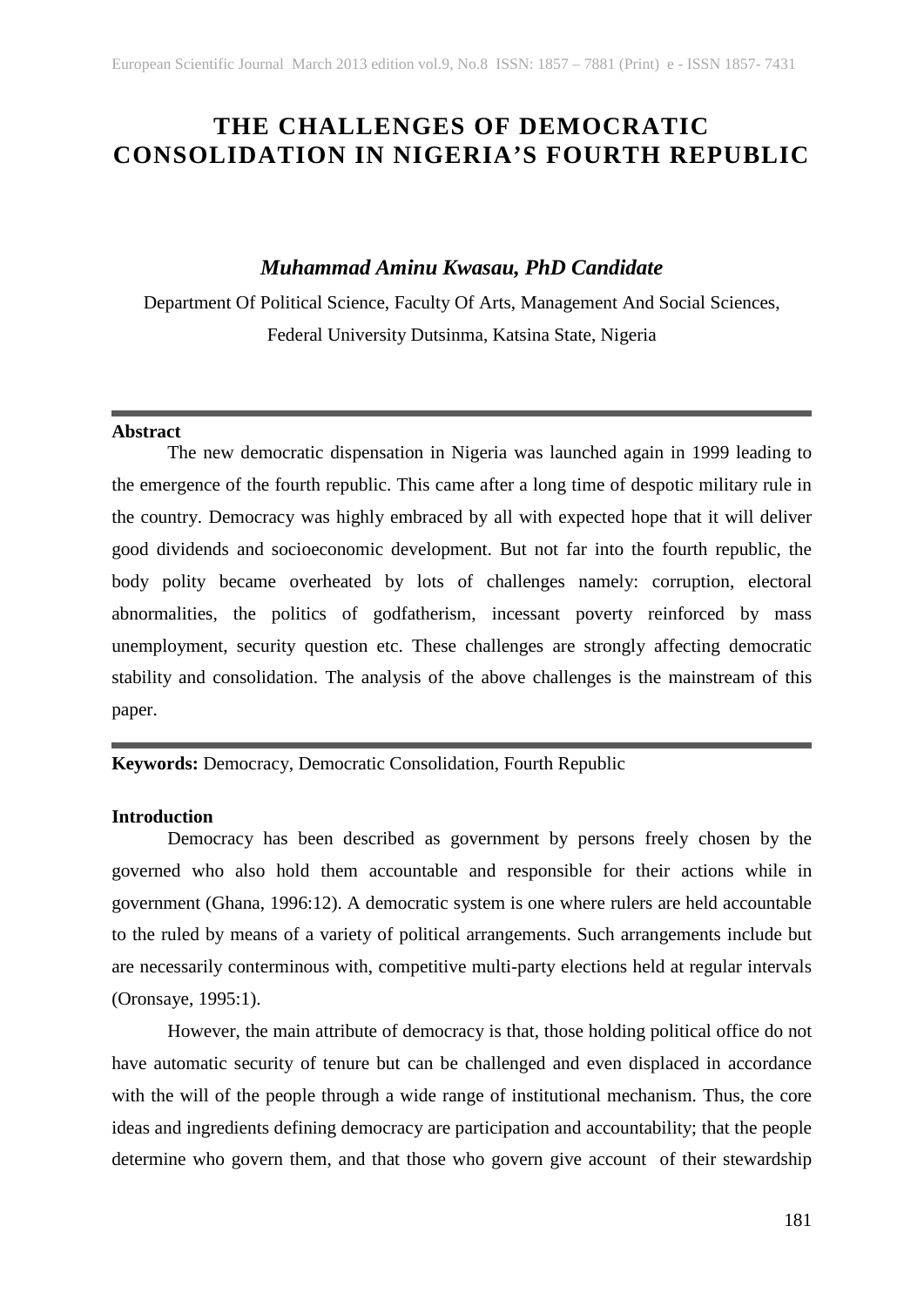through periodic election is one of the most important mechanisms for the realization of the objectives of democratization. It is also important to note that, elections are not only meant to ensure, confirm or re-affirm the legitimacy of the governors through a regular consent, but also to provide a fertile ground for democracy to thrive ( Ogundiya and Baba T.K., 2007).

This paper will therefore address the challenges of democratic consolidation in Nigeria with key emphases in the ongoing democratic republic.

# **Conceptual clarification**

#### **Democracy**

Apart from being a subject of global concern, the concept democracy is particularly sensitive to the current socioeconomic and political circumstances of nations striving for international identity and developmental posture as well as liberality and good governance.

As an over-flogged concept, the idea as enunciated by the ancient Greeks means '"demos cratos" which is literally translates into "people's power or rule" (Sarabjit, 2002:2). That goes to show that democracy has its root in Greek where individuals in a polls have an opportunity of taken part in decision making. The position explains democracy as a universal principle of governance that upholds high moral imperatives, accord the citizenry the right to participate m decision making that adheres to their collective will and interest, as opined by Ntalaja (2000).

The concept can therefore be regarded as a governmental system that involves the widest spectrum of participation, either through elections or through the administration of the accepted policies. It is a government founded on the principle of rule of law which is against arbitrariness, highhandedness, dictatorship and also antithesis to military regime.

#### **Democratic Consolidation**

Diamond (1999) sees democratic consolidation as the process of achieving broad and deep legitimation such that all significant political actors believe that popular rule is better for their society than any other realistic alternative they can imagine. It also connects the act of reducing the probability of the breakdown of the system to the point where democracy can be said that it will persist. Some scholars view it as regime maintenance and about regarding the key political institutions as the only legitimate framework for political contestation and adherence to the democratic rules of the game. It manifest under enhanced economic development, developed democratic culture, stable party system, suffice to assert that this cannot be attained in Nigeria until stability is attained. This therefore shows that though under democratic regime, Nigeria is striving for consolidation.

#### **Theoretical Framework**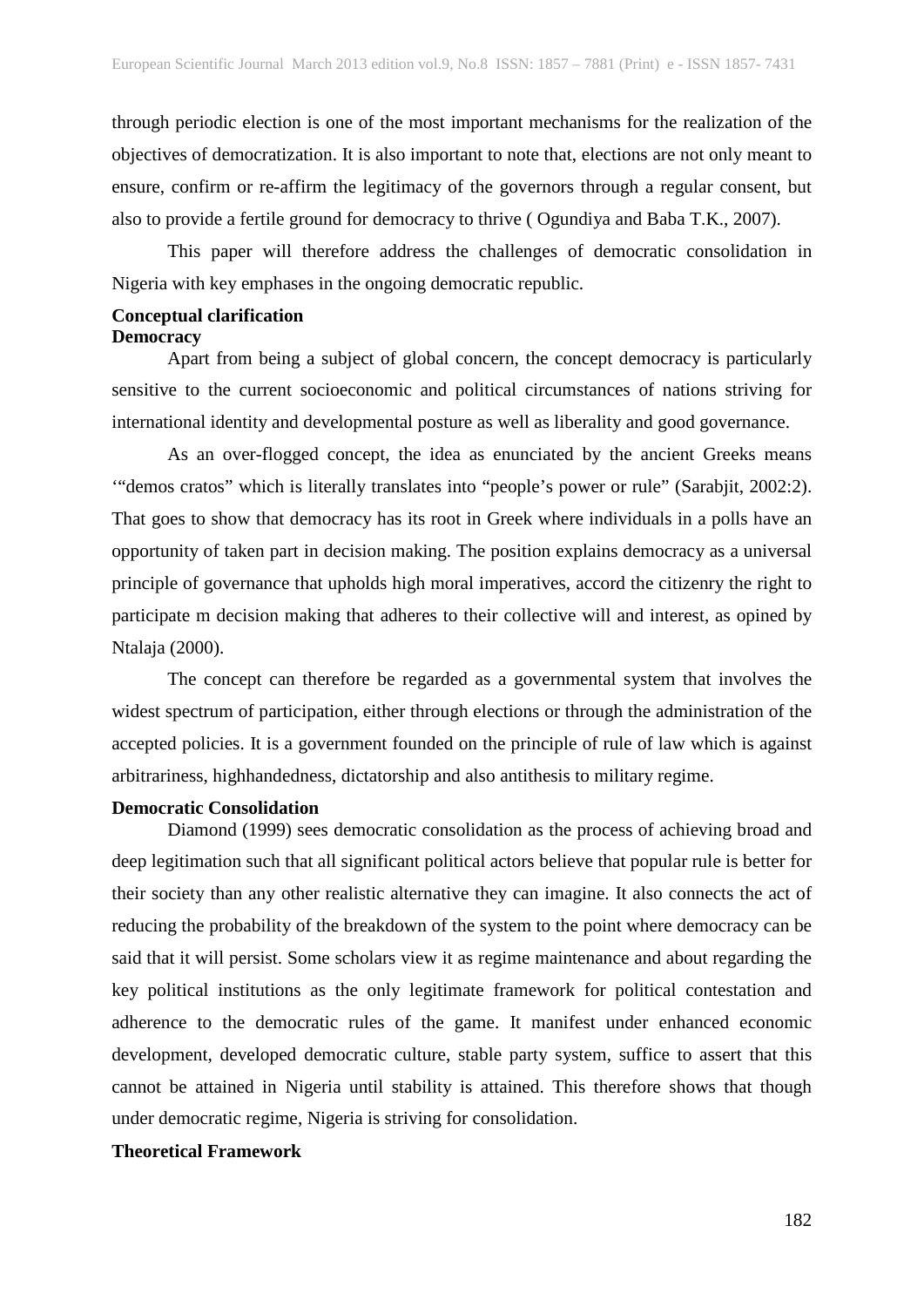This paper adopts "liberal theory of democracy" in examining the challenges of democratic consolidation in Nigeria's Fourth Republic. The liberal theory of democracy is said to be common among capitalist and peripheral capitalist nations. This notion of democracy emerged when capitalism became the dominant mode of production in Europe and North America supported philosophical writing of John Locke, J.J. Rousseau, John Stuart Mill, Montesquieu and other Liberal writers whose theories advocate private liberty, natural rights, social justice, majority rule and private property (Oddih, M.2007). Based on this premise, basic features of liberal democratic theory are:

a. acceptance of capitalism

- b. free, fair and periodic elections based on universal franchise.
- c. emphasis on civil liberties or individual rights such as freedom of speech, assembly, press and religion
- d. competitive party system as oppose to one party system
- e. pressure groups.
- f. rule of law
- g. separation of powers and checks and balances
- h. abhorrence of revolutionary approach to change the government.

The central idea of the liberal bourgeor theory of democracy is how to design a political system which encourages individual participation and enhances moral development of citizens. Liberal democracies usually have universal suffrage, granting all adult citizens the right to vote regardless of race, gender or property ownership. Liberal democracy may take various constitutional forms: it may be a federal republic, as the United States, Brazil, India and Germany, or a constitutional monarchy such as the United Kingdom, Japan, or Spain. It may also be a presidential or a parliamentary system.

This theory is justified due to the fact that, it can help examine analytically the challenges of democratic consolidation in Nigeria's Fourth Republic as it designs the systematic structure through which a democratic political system can effectively function. Liberal theory of democracy is an interesting theory in this work. Its value lies in the fact that it exposes and explains the expectation of any political system, especially as it emphasizes the conduct credible elections which is one of the factors responsible for consolidating democracy.

#### **Critique**

"Liberal Democracy" does not respect the absolute majority rule (except when electing representatives). The Liberty of majority rule is restricted by the constitution or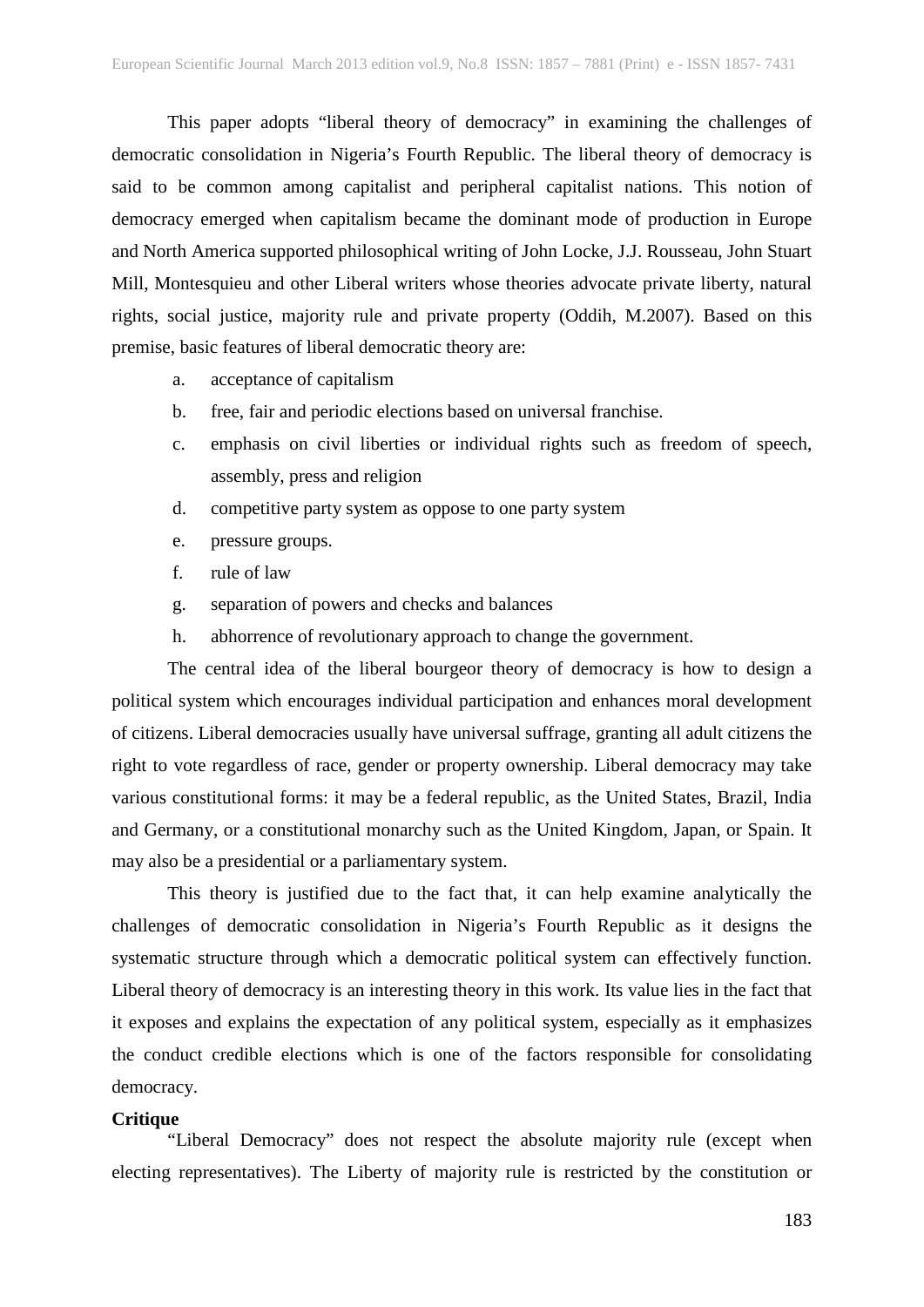precedent decided by previous generations. Also, the real power is actually held by a relatively small representative

The argument goes thus, "Liberal Democracy" is merely a decoration over an oligarchy. Some Marxists Socialists and Left-wing Anarchists, argue that, liberal democracy is an integral part of the capitalist system. Therefore, it is a class-based and not democratic or participatory. The cost of political campaigning in representative democracies favors the rich (Morton, 2004).

Modern Democracy has also been criticized by non-democratic socialists as an honest force used to keep the masses from realizing that there will be irrelevant in the political process. Liberal Democracy notwithstanding the criticisms averred by critique is by and large significant in this work.

Although other theories such as Liberal Marxists theory, Classical theory of democracy, Political economy theory and Group theory respectively, have been used to analyze democracy, none is sufficient to examine democratic consolidation better than the liberal theory in this study.

#### **Challenges of Democratic Consolidation in Nigeria**

Nigeria's democracy landed on a good platform with the existence of democratic institutions, plural society, vibrant civil society organizations and critical mass media among others. These ingredients have the structure and capacity to make democracy strive in Nigeria. But it is germane to note that, Nigeria's democracy has remained grossly unstable since the return to this popular form of governance in 1999. The political terrain has been home with lots of challenges precipitating against the genuine realization of the system. In fact the impediments to the nations unending desire for a true democracy seem to assume a more perilous proportion by the day. These challenges are:

**Ethno-religious factor:** this remains one of the forces that have contributed greatly to socio-political instability in the country. The latest sectarian turbulence in the country and the clamor for the presidency by the varied ethnic groups indicate that the society is still Balkanized by tribal and religious sentiments (Victor, 2002). Each ethnic nationality in Nigeria has its own faith, interest, culture, language and level of aspiration and these forces seems to affect the economic fate of each group. In addition, they make the creation of a common identity problematic, thereby exacerbating the difficulty in attaining a true democracy in the society. Currently, Nigeria lacks the necessary democratic values (civil and human abuse is rampant, freedom of speech and expression is hampered, lack of social security and distributive justice) hence the rampant social unrest in the polity (Victor, 2002).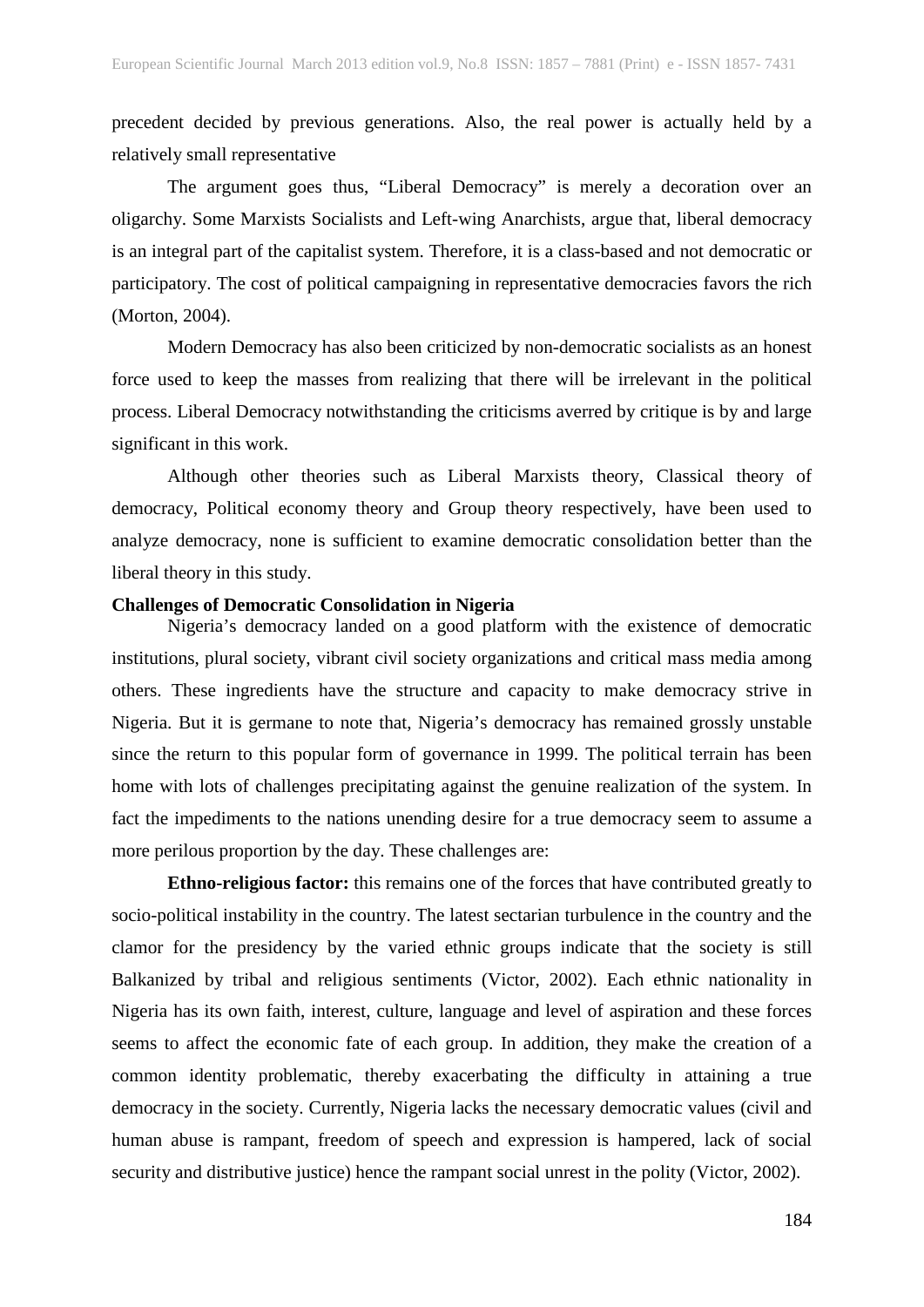**The absence of true federalism:** lack of true federal structure in Nigeria is a stumbling block to the nation's ongoing democratic enterprise. The federal government is very overbearing as it controls about 80% of the country's resources leaving state and local governments at its mercy. Where regions, states or geographical zones have the power to control their resources and to have access to the necessary funds for community development programs, democracy strives. 'In fact, it is only true federalism that can guarantee fairness and justice in the society. More importantly, it enables each locality to progress according to the aspiration of the people. A durable and enforceable people's constitution is an indispensable tool to make this feasible, as the constitution protects the people and determines socio-political activities in a society. As noted in the philosophy of Aristotle "we can decide the identity of a state only by examining the form (and contents) of its constitution". In Nigeria we lack the reality of such a federal constitution and true federal state (AWUUDU, 2012).

**Abject Poverty**: continued poverty, reinforced by mass unemployment is a barrier to Nigeria's quest for consolidating her democracy. A society of beggars, parasites and bandits cannot develop. It cannot know peace or stability and cannot be democratic (Ake, 1996). This shows that any individual deprived of the basic wherewithal cannot participate effectively in a democratic process. A poor person is therefore not a full fledged social individual, as he/she lacks the basic freedom to engage in the life he/she enjoys. One can safely argue that poverty is a hindrance to democratic consolidation since economic chaos can topple democratic institutions. The problems of poverty and injustice are good part of Nigeria, and the citizens do not seem to understand what is in their culture preventing them from achieving a just, prosperous-dignified life and true democracy. It is essential to note that about 70% of the Nigerian populations are estimated poor. Is there any wonder why the society is chaotic? (Victor, 2002). The consequence of the above estimation substantiates how the masses in Nigeria are easily brainwashed and their right of choice terribly manipulated making an objective choice seldom to consideration. And more often than not, various forms of inducements and gratification which provide very temporary relief from the scourge of poverty are given central attention in making democratic choices.

**Disjointed information:** mass media as watchdog of the public interest is very crucial to democratic consolidation. The media is democratically seen as vanguard for holding governments accountable and guarding against the abuse of power. This can be done by raising countervailing structures of surveillance to monitor government activities and stem an inherent disposition towards excess. But in Nigeria especially in this republic, there are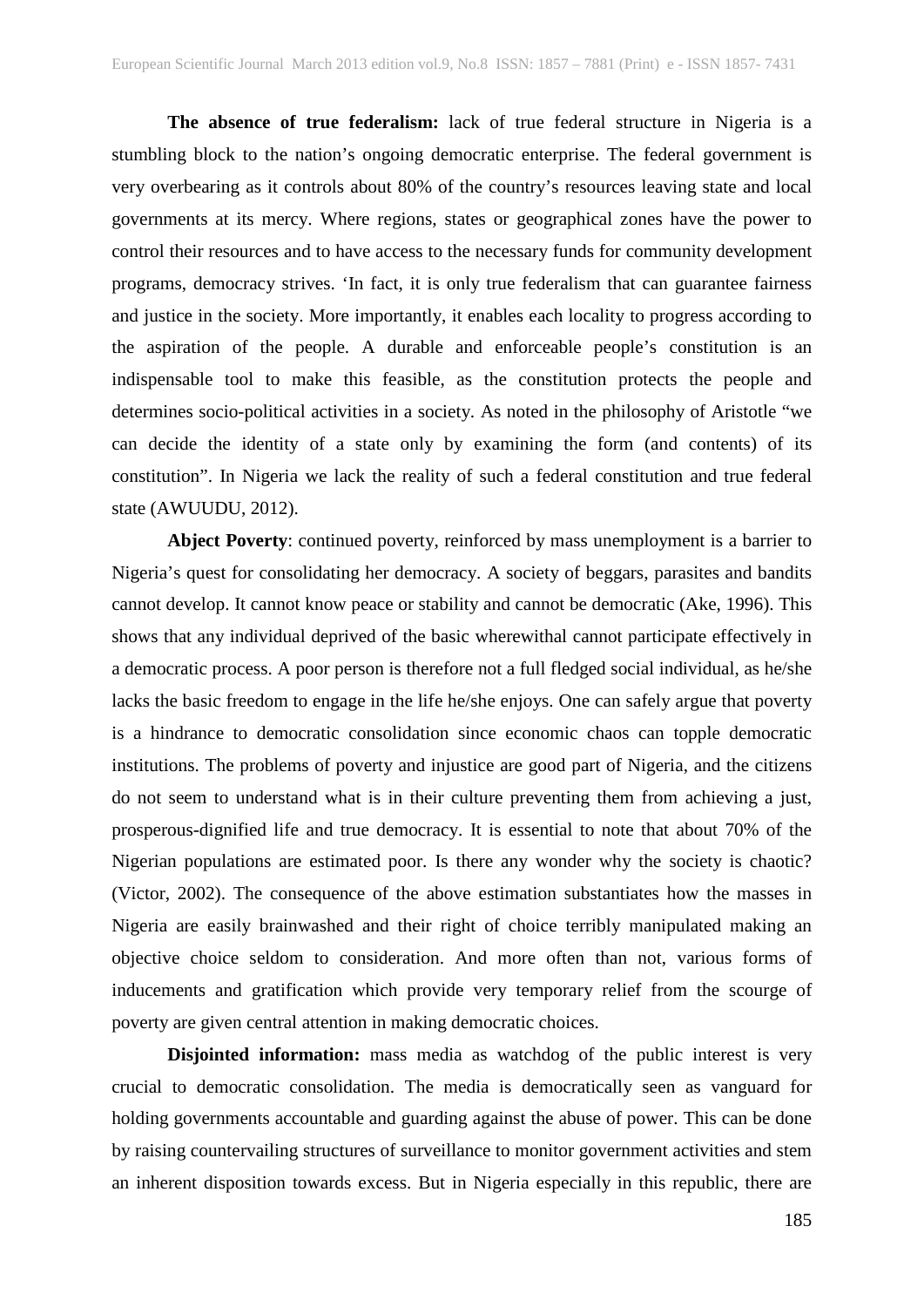constraints on press media resulting in suppression of information, provision of disjointed and half hazard information and thereby limiting the capacity of individuals to develop a reservoir of political knowledge to assist them in controlling authoritarian rule and participating adequately in political activities. Our media has been subsumed into the elite structure "the big man" syndrome or "upper body structure". This is actively inimical to the survival and deepening of democracy (Awuudu, 2012).

**The Incumbency Factor:** In political parlance, incumbency refers to holders of political office who enjoy certain privileges (such as wider media coverage and security) which are not available to other contestants in the electoral contest. These privileges create some electoral margin for the incumbent running for re-election leading to an incumbency abuse factor. In Nigeria, this factor promotes appointment of corrupt and or compromised electoral officers, manipulation of the electoral law and the constitution, manipulation of the electoral tribunals to protest stolen mandates, use of state security forces and apparatus to intimidate opposition parties, denial of access to state owned media houses etc to ensure they regain or elongate their tenure against popular will (Jaja & Aumona, 2011:125).This is purely anti democracy

**The politics of godfatherism:** another great impediment to democratic consolidation in Nigeria is the phenomenon of godfatherism which has been dominating the political scene of the country. It is a game where political kingmakers and gladiators manipulate the political system to enthrone their crowned political stewards. Ogundiya (2010:237) asserts that Godfatherism is both a symptom and a cause of the violence and corruption that together permeates the political process in Nigeria. Public officials who owe their positions to the efforts of a political godfather incur a debt that they are expected to repay without end throughout their tenure in office. They control state resources and policies not minding the corporate existence of the state. In fact their activities help frustrate the basic democratic values in society and block the democratic process by obstructing selection of good and qualified candidates for elective posts thereby making the rise of true democracy a hard nut.

**Corruption**: according to John Campbell, USA Ambassador to Nigeria; corruption is a clog in the wheel of any nation struggling for the enthronement and consolidation of democracy and good governance (Punch July 7th, 2005). This shows that democracy cannot be predicted on a fragile and unstable political base. Corruption as a devastator has greatly eroded the fundamental values of democracy and its essential principles.

Corruption in its popular conception is defined as the exploitation of public position, resources and power for private/'selfish gain. For instance, Dobel (1978) defined corruption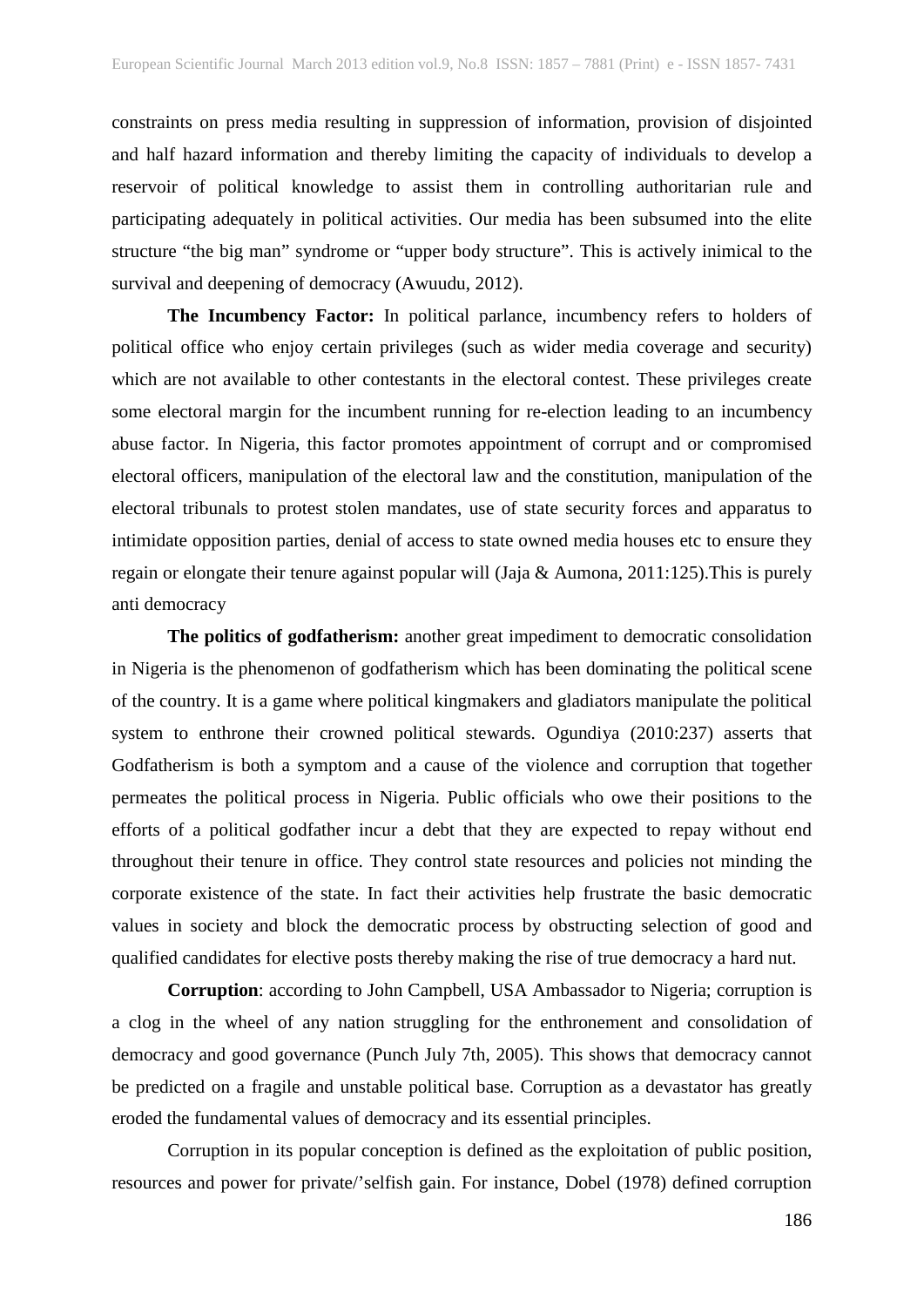as "the betrayal of public trust for individual or group gain". In a similar vein, Obayelu (2007) identifies it as "efforts to secure wealth or power through illegal means for private gain at public expense, or a misuse of public power for private benefits".

According to Ogundiya (2010), events in Nigeria since 1999 have shown that the tidal waves of reversal have been contending with Nigeria's democratic project. Consequently, democracy remains grossly unstable and the future seems to be very bleak because of rampant bureaucratic and political corruption. Corruption has reached a high crescendo such that an average Nigerian now possibly associates democracy with it. The consequences of political corruption are potently manifest: cyclical crisis of legitimacy, fragile party structure, institutional decay, chronic economic problem and unemployment, and above all general democratic volatility.

Corruption in this country is generally characterized by Looting of funds and wealth kept secretly, i.e. capital flight; misappropriation and mismanagement of public funds; money laundering (acquiring money through fraudulent ways); drug and child trafficking; illegal arms deal; gratification which involves monetary, material or physical favor as a condition or reward for performing official duty, official abuse of office in which an official suppresses and violates an oath of office and nepotism which is granting underserved favors to one's relations. The recent corruption scandal in the oil sector totaling N1.7 trillion from 1999- 2011, Police Pension Fund of ₦18 billion as well as the James Ibori N450 billion corrupt case of money laundering in London is just the tip of an iceberg as far as corruption is concern in Nigeria.

**Security question**: from 1999-date, the country has been home with lots of ethnoreligious crisis, sectarian mayhem, electoral violence etc. questioning and shaking the survival of democracy. Notable among them are, the Yoruba and Hausa/Fulani disturbance in Shagamu, Lagos State (1999-2000), the Urohbo/Ife Modakeke crisis (2000-2001), the Jukun/Tiv conflict (2000), incessant turbulence in Jos the erstwhile home of peace and tourism, the post election violence in the Northern part of Nigeria (2011) and constant sectarian turmoil exemplified by the activities of Boko Harram. The x-ray of the above upheavals will indicate that, our democracy is surely under great challenge making Dauda and Avidime (2007) to argue that the current security situation in the country is a major obstacle to the consolidation of democracy. According to them, "the tense security situation in all parts of the country makes nonsense of whatever efforts has been made to justify the sustenance of our democratic experiment since the environment is unconducive for foreign investments and endangered by bad governance and political instability'".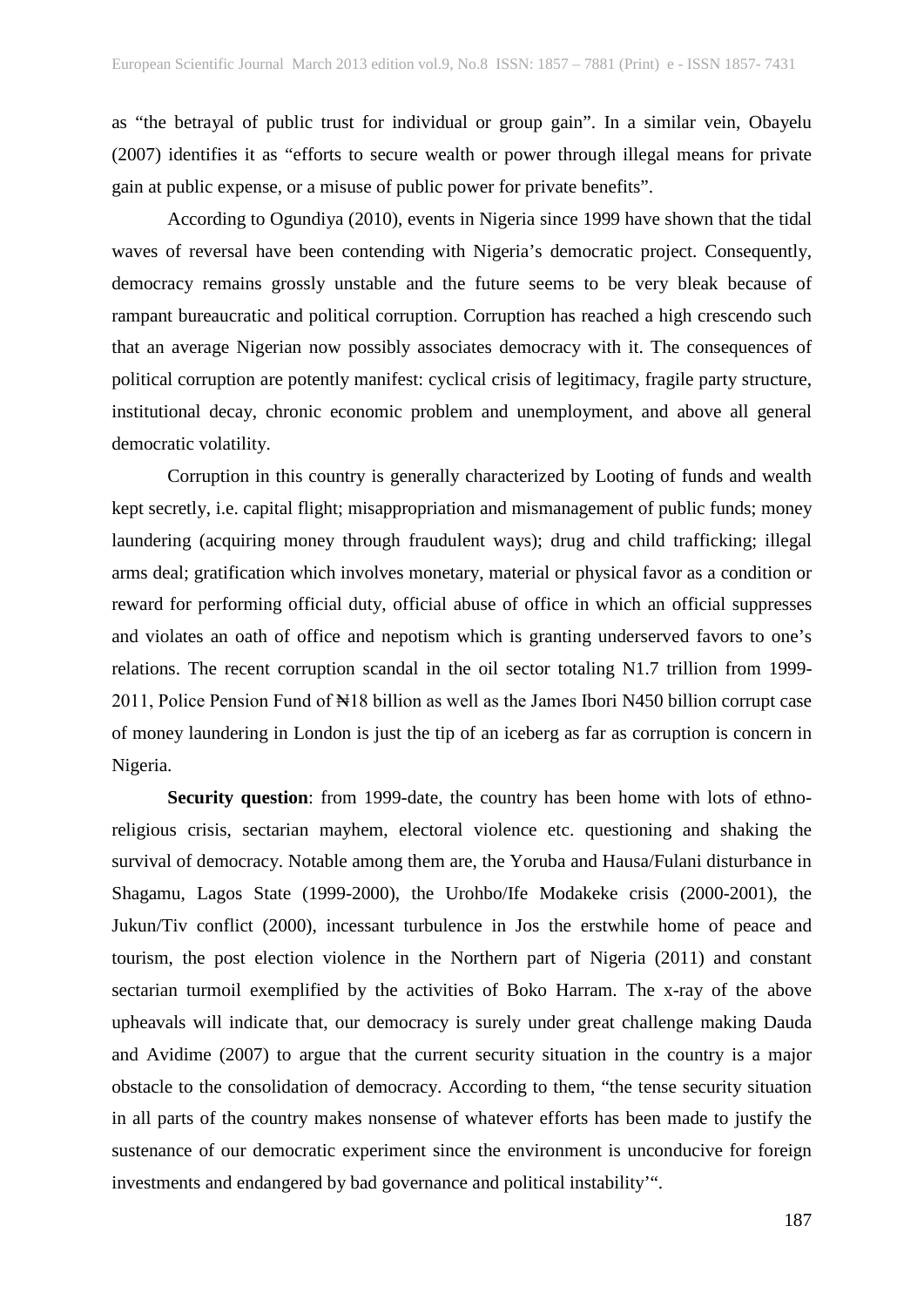**Multiple electoral challenges**, credible periodic election are a crucial factor in the survival of any political system and the conduct of free and fair election is the beauty of a democratic structure. This is because it makes electoral activities meaningful and the interest of the electorates represented. But in Nigeria especially in this fourth republic, elections have become a tool for promoting the interest of the aristocrat rather than the electorates. The philosophical basis and fundamental ethos of democracy are being swept under the carpet making the Nigerian electorates to lose faith in the electoral process and the government.

Analytically, the 2003 and 2007 general elections were adjudged to be worst elections in the history of fourth republic. This is because the elections were characterized by; massive rigging, monetization factor, assassination, political thuggery, sentiments, corrupt practices of electoral officers, judicial injustice, deliberate disfranchisement of the populace, discountenancing of the electorate's vote, outright disregard for the rule of law, political iniuierar. ee, etc. What the above implies is that the legitimacy of democracy as the best form of governance has been corroded.

## **Some of the Rigging Methods used in the 2003, 2007 and 2011 General Elections in Nigeria**

For record purposes, the National Conscience Party (NCP) finds it necessary to itemize some of the despicable methods utilized by Some politicians in subverting the popular will of the Nigerian People. We are in a position to elaborate fully on each of the vile procedures adopted by the criminals but find it sufficient here to do no more than an enumeration of some of them, as follows:

- 1. Recognition of non-existing polling units by INEC and allocation of voting materials to same.
- 2. Bribing of INEC officials, the police and security agents with irresistible amounts to perpetrate election rigging.
- 2. Use by INEC of partisan party supporters as electoral officers to man Polling Stations.
- 3. Diversion of electoral materials to private offices, residence and palaces of traditional rulers for manipulation and falsification.
- 4. Concealment or non-release of voters' register loaded with false names later used as a ghost.
- 5. Voters register used at polling units not numbered, thus permitting arbitrary addition of names to the register.
- 6. Unannounced and sudden change of location of polling stations and collation centers.
- 7. Pre-stuffing of ballot boxes with fake ballot papers before the day of the election.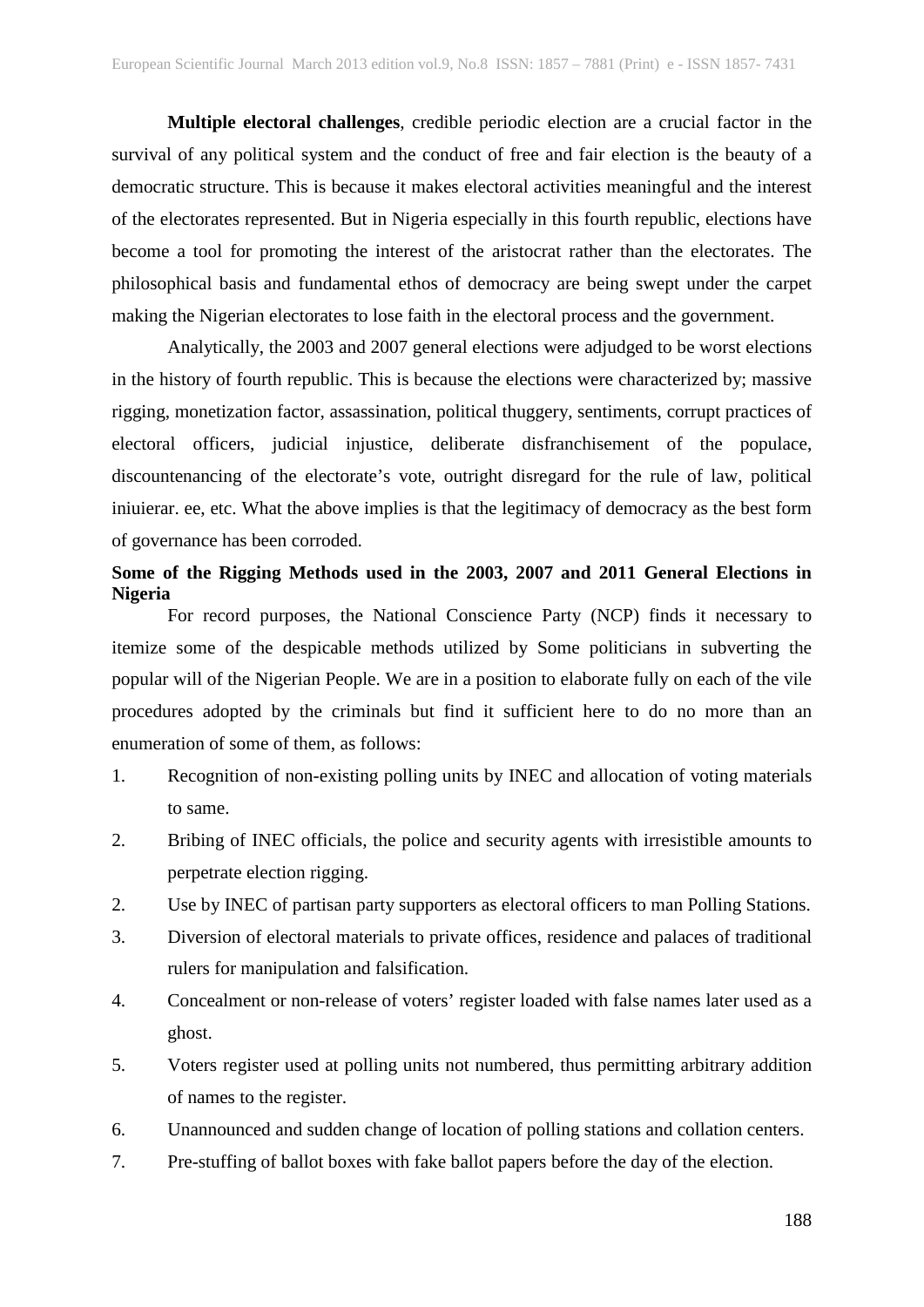- 8. Stuffing of illegal ballot boxes with illegal papers.
- 9. Sale of pre-stuffed ballot boxes to candidates.
- 10. Replacement or exchange of official ballot boxes with unofficial ballot boxes containing unofficial thumb-printed ballot papers (throwing ballot boxes into the water in riverine areas and replacing with freshly stuffed ballot boxes from illegal quarters).
- 11. Addition of unofficial ballot boxes to official ballot boxes containing already thumbprinted ballot papers.
- 12. Falsification of results and forgery of figure both at polling units and collation centers.
- 13. Multiple voting to which INEC officials and the police are indifferent.
- 14. Use of under-aged children as voters to which INEC officials and the police are indifferent.
- 15. Use of special ethylated spirit to clean off the so-called indelible ink of fingernails to facilitate multiple voting.
- 16. Use of Vaseline on the fingernails before the so-called indelible ink is applied by polling officers in order to enable easy cleansing and facilitate multiple voting.
- 17. Thumb printing of ballot papers by INEC officials.
- 18. Thumb printing of ballot papers by security agents.
- 19. Thumb printing of ballot papers by some domestic monitors.
- 20. Accumulation and use of illegally acquired voting cards to vote on election days.
- 21. Use of party agents as surveyors of voters' cards to facilitate impersonation and multiple voting.
- 22. Dressing up party agents in police uniforms to intimidate opponents at polling and collation centers.
- 23. Use of armed thugs to harass and intimidate opponents and rival party agents.
- 24. Use of police and security operatives to terrorize opponents and rival party agents.
- 25. Use of armed thugs, police and security operatives to intimidate party agents of rival parties to depart from polling center.
- 26. Party members of the ruling parties bearing INEC tags on polling days to facilitate moving from polling station to polling station and from one collation center to another with a view to rigging elections.
- 27. Printing and use of fake election results sheets with same numbers as authentic result sheets.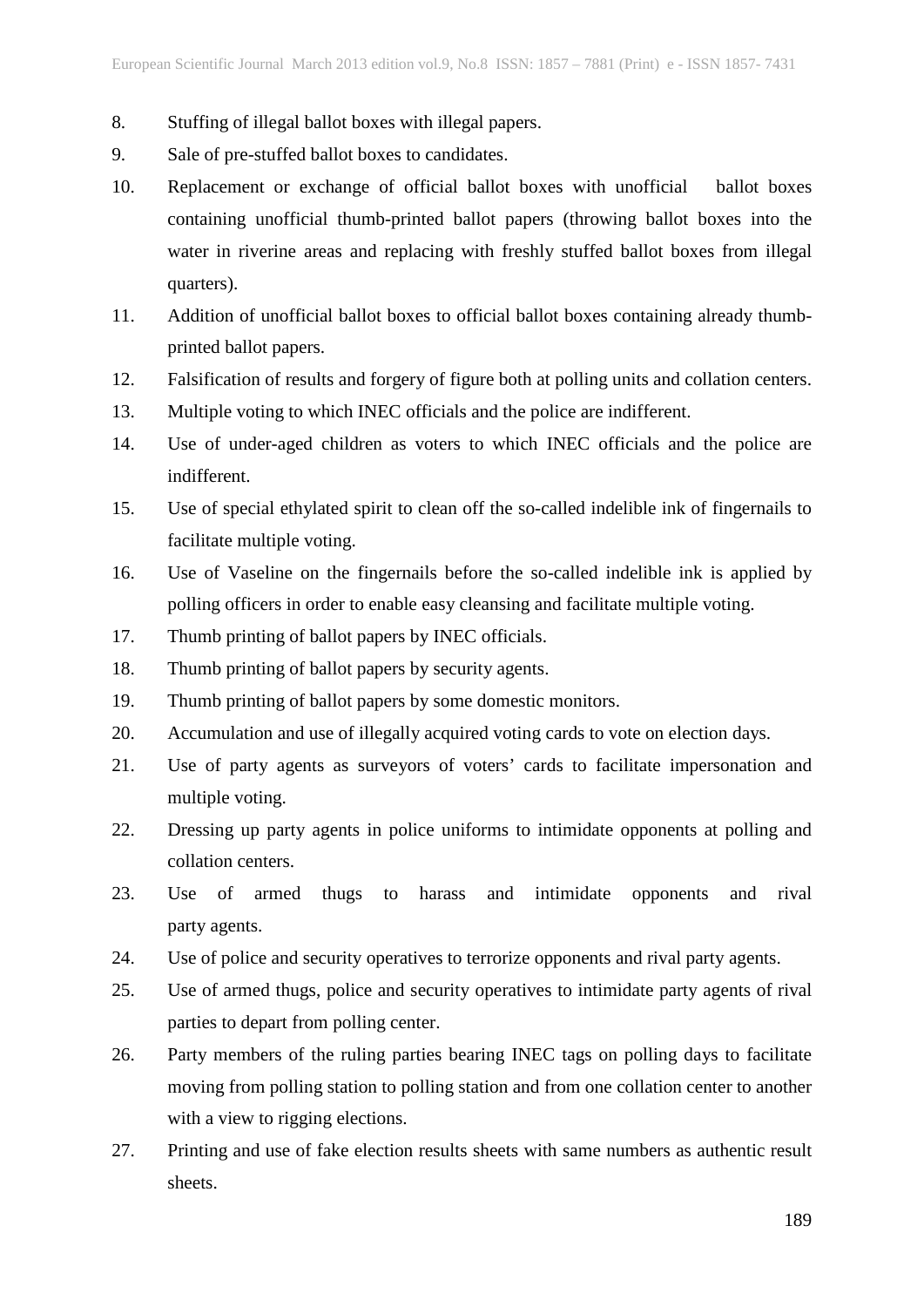- 28. Forcing some party agents at gunpoint to sign forged election results.
- 29. Canvassing for votes at polling centers with impunity.
- 30. Members of the ruling parties claiming falsely to be party agents for rival political parties so as to give cover to the rigging of election results.
- 31. Intimidating and compelling voters, in some instances at gunpoint to vote for particular parties
- 32. Ruling parties compromising agents of newly registered parties by offering them bribe.
- 33. Exposure of voters to the full glare of party agents in the process of voting which denied voters of privacy and negated the legal requirement of secret balloting.
- 34. Posting of false results by INEC on its website for internet consumption that had borne with results emanating from polling centers.
- 35. Change of candidates for election few days before election and in some cases after election.
- 36. Sale of mandate to the highest bidder.
- 37. Use of different fingers to make imprints on ballot papers in order to prevent easy discovery of multiple voting.
- 38. Agents of ruling parties forcefully seizing ballot papers from voters known to have voted against the favored party and deliberate invalidation of same by making additional finger imprints.
- 39. Use of looted public money to bribe voters.
- 40. Distribution of foodstuffs and soup ingredients such as rice, garri, beans, maize, groundnut oil, maggi and other items like sugar, slippers, roofing sheets, clothing materials, etc to induce voters.
- 41. Refusing to count and discarding of ballot papers identified as thumb printed for political parties that are not favored, (Umaru, A, 2003).

#### **Conclusion**

Democracy was welcomed in Nigeria with high expectation and enthusiasm since it has the capacity of ensuring political stability and socioeconomic development. But this hope was soon dashed as the political landscape of the nation was turn to a battle" ground not for national survival but for extending self centric and elitist agenda. The system today lacks an agenda for the masses and their rights terribly suppressed. Instead of peace, stability, development and an egalitarian society, the nation is now characterized and marred by political instability.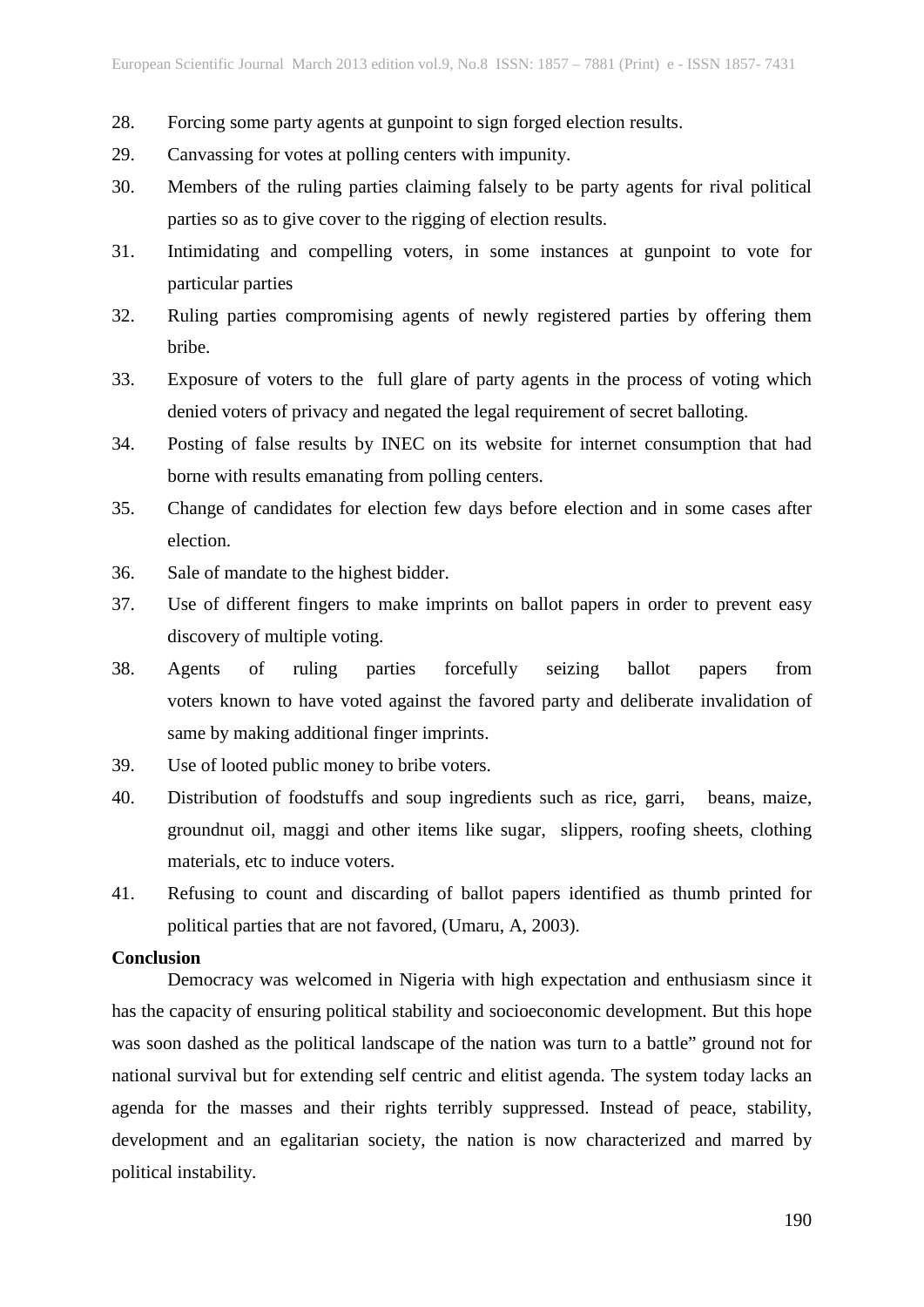#### **References:**

Ake, C. (1996). Democracy Development in Africa, Abuja: Spectrum Books Limited

Awuudu, D. (2012) 'The Challenges of Democratic Consolidation in Nigeria' in KUBANNI Journal of Arts and S0cial Sciences, Federal College of Education Zaria, Nigeria.

Dahl, R. (1989). Democracy and its Critics, New Haven: Yale University Press

Dauda, O. & Avidime, S. (2007) "Towards a Sustainable Democratic Governance in Nigeria's Fourth Republic", in: Millennium Journal of International Studies. Owerri: Chengho Limited

Diamond, L. (1999). Developing Democracy: Towards Consolidation, Baltimore

Gana, A.T. (1996). "The Promise of Liberal Democracy in Africa"; The Nigerian Betrayal, Jos, Africa Centre for Democratic Governance (AFRIGOV).

Jaja, N. & Alumona M. (2011). Incumbency Factor and Democratic Consolidation in Nigeria's Fourth Republic vol. 6 issue 2; 125-135

Johns H: University Press: Dobel, J.P (1978). The Corruption of State, in Ogundiya 2010, Corruption the Bane of Democratic Stability? in Nigeria, Journal of Social Sciences 2(4):233-241

Mishler, W. & Rose, R. (2001). Political Development: A Cast Benefits Analysis AM Political Science Review 51{2):417-427

Ntalalaja, N. G. (2000). Governance and the Consolidation of Democracy in Nigeria Lecture delivered at University of Maiduguri

Obayelu, A.E (2007). Effects of Corruption and Economic Reforms in Economic Growth and Development Lesson from Nigeria in: Ogundiya 2010, Corruption the Bane of Democratic Stability in N;t;eria, Journal of social sciences 2(4):233-241

Ogundiya, (2010). Corruption the Bane of Democratic Stability in Nigeria, Journal of Social Sciences 2(4):233-241

Ogundiya, I.S. and Baba, T.K. (2007), Electoral Violence and Democratic consolidation to Nigeria", in Jega, A. and Ibeanu, O. (Ed) Elections and the future of democracy in Nigeria; a publication of the Nigerian political science Association (NPSA).

Osaghae, E.E. (1995) A Moral Politics and Democratic Instability in Africa; Theoretical Exploration; Nordic Journal of Africa Studies 4(1):62-78

Przworki, A. (1998). *Democracy as a Contingent Outcome of Conflict, I in; John E.* & Rune S. (Ed.) *Constitutionalism and Democracy:* London Cambridge University Press.

Punch Newspaper July  $7<sup>th</sup> 2005$ .